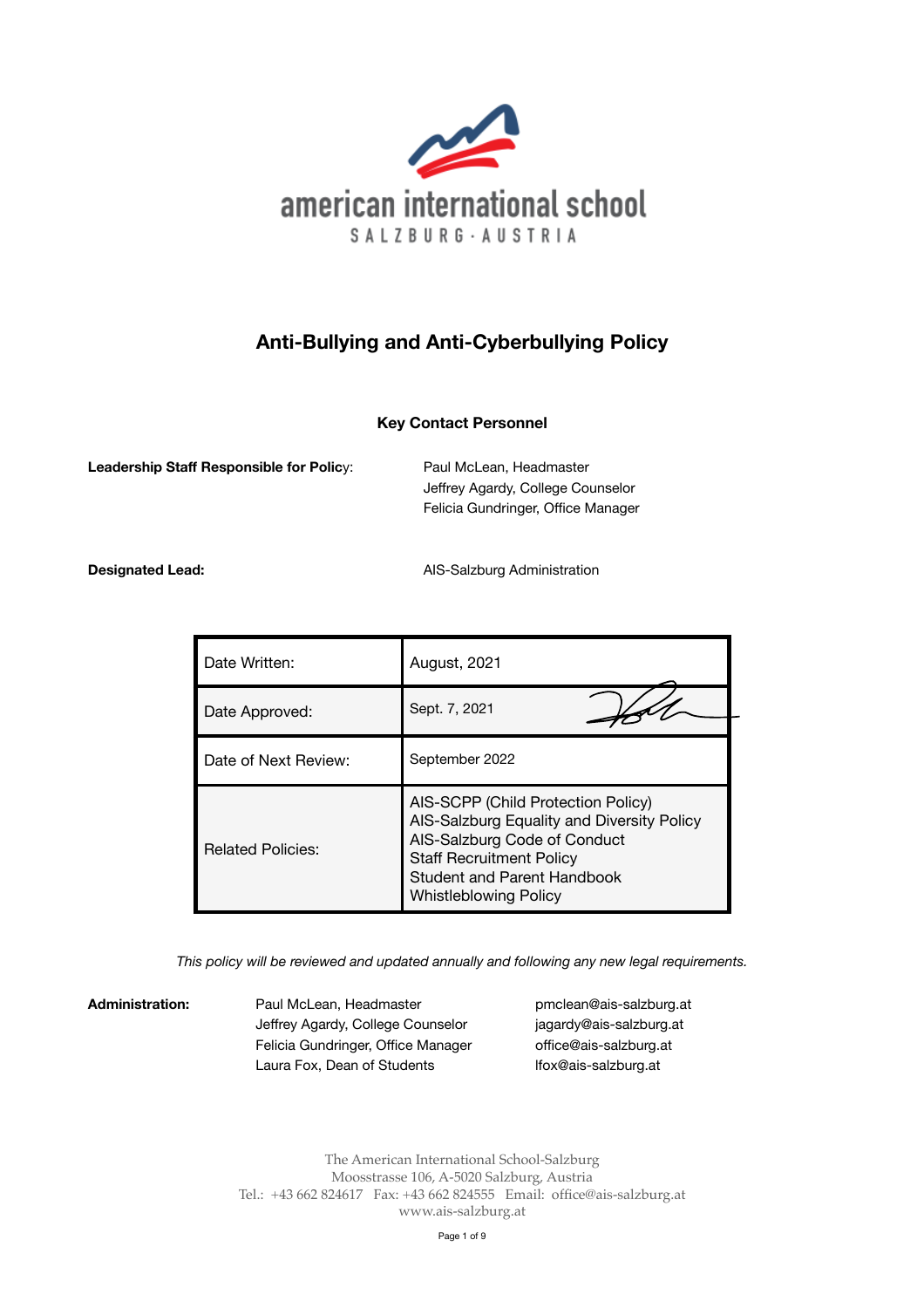## **Statement of Intention**

This policy is based upon a number of resources and standards of best practice. Fundamental to these are the laws and regulations of the Austrian national, provincial and local government, accreditation standards relevant to the topic, and various international organizations and institutions that support international schools in the development, review and implementation of anti-bullying policies, procedures and practices.

This policy is developed in order to achieve an all-school approach which is considered essential in addressing the issue of bullying and cyberbullying. The administrators, teaching-faculty members, resident-care staff, non-teaching staff members, parents, guardians and students all have a vital role to place in maintaining a safe and secure environment at AIS-Salzburg that allows all members of the community to thrive within an environment that is safe, protected, responsible and respectful. In developing and implementing this policy, the entire school community dedicates itself to the better realization of our mission and beliefs in providing a secure and professionally safeguarded environment, the proper and responsible nurturing of our students' social, physical and personal development, furthering self-discipline, mutual respect and integrity and the establishment of a community guided by care and compassion.

Bullying—in any form—has no place at AIS-Salzburg and must be safeguarded against with appropriate policies and procedures. Our students and community must be protected against such unacceptable actions, words and attitudes with robust effort, appropriate communication and behavior modeling. In addition, support must be provided whenever incidents of bullying or cyberbullying are reported, suspected or divulged.

# **Policy Objectives**

- This policy and related procedures are intended to provide an outline of what AIS-Salzburg will do as a community to address adequately all forms of bullying.
- This policy is to be agreed to and adopted by all members of the school community including school staff members, parents and guardians as well as the students enrolled.
- AIS-Salzburg is dedicated and committed to developing an anti-bullying, all-school culture where any and all forms of bullying of students and adults are not tolerated in any form.
- This policy is to help establish and maintain a positive school community ethos and climate whereby respect, care and trust is established throughout our programs and typifies all our actions.

# **Links with Other School Policies and Procedures**

This policy links up with a number of other school policies and procedures, practices and action plans including:

- *• Student Code of Conduct*
- *• Child Protection Policy (General)*
- *• Equality and Diversity Policy*
- *• Sports, Athletics and Recreation Policies*
- *• Whistleblowing Policy*
- *• Admissions Policy and Procedures*
- *• Staff Recruitment Policy*

#### **Links to Relevant Legislation**

There are a number of relevant pieces of national, provincial and local legislation that provide the parameters for this policy against bullying and cyberbullying. Depending upon the situation, these may apply:

- Austrian Criminal Law (*Strafgesetzbuch*)
- Austrian School Ordinances (*Schulunterrichtsgesetz*)
- Salzburg Province Youth Ordinances (*Salzburger Jugendgesetz*)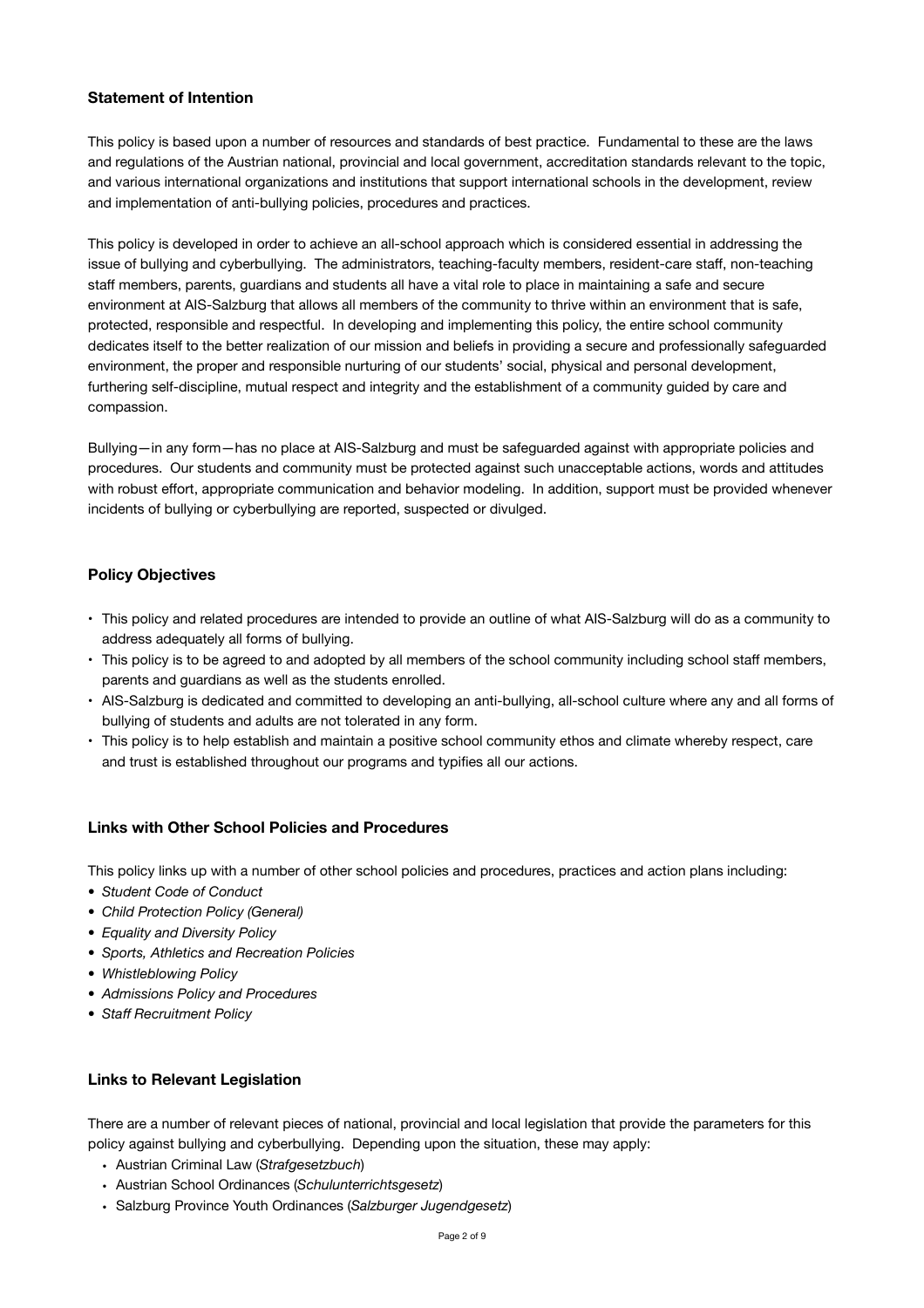- Salzburg Province Child and Youth Assistance Law (*Salzburger Kind- und Jugendhilfegesetz*)
- Austrian National Private School Law (*Privatschulgesetz*)

#### **Links to Relevant International Standards and Organizations**

United Nations Convention on the Rights of the Child - <https://www.ohchr.org/en/professionalinterest/pages/crc.aspx> Middle States Association of Colleges and Schools: Standards for Child Protection

Childnet International - [www.childnet.com](http://www.childnet.com)

The Anti-Bullying Alliance -

Think U Know - [www.thinkuknow.co.uk](http://www.thinkuknow.co.uk)

The Internet Watch Foundation - [www.iwf.org.uk](http://www.iwf.org.uk)

The Anti-Bullying Alliance - [www.anti-bullyingalliance.org.uk/tools-information/all-about-bullying/mental-health-0](http://www.anti-bullyingalliance.org.uk/tools-information/all-about-bullying/mental-health-0) UNESCO: School Violence and Bullying: Global Status Report - [www.unesdoc.unesco.org/ark:/48223/pf0000246970](http://www.unesdoc.unesco.org/ark:/48223/pf0000246970) Educare Staff Training Program - www.educare.co.uk

#### **Responsibilities**

*It is the responsibility of:* 

- The headmaster and administration to communicate this policy to the school community, to ensure that disciplinary measures are applied fairly, consistently and reasonably, and that a member of the school's senior leadership has been identified to take overall responsibility for this policy.
- All staff, including the administrators, teaching-faculty members, resident-care staff and non-teaching personnel to support, uphold and implement this policy accordingly.
- Parents/Guardians to support their children and work in partnership with the school.
- Students to abide by this policy.

#### **Definitions**

For the purposes of this policy, the terms bullying and cyberbullying will be defined separately and distinctly. However, both are forms of the unacceptable concept of bullying which can have severe consequences for a victim.

#### *A. Bullying*

The United Nations Educational, Scientific and Cultural Organization (UNESCO) defines bullying as having three important components:

- 1. *repeated aggressive behavior* that involves unwanted, negative actions;
- 2. involves *a pattern of behavior* repeated over time;
- 3. involves *an imbalance of power* or strength;

all of which result in the victim feeling that they are unable to defend themselves.

Forms of bullying covered by this policy include:

- physical assault and threats of harm
- verbal bullying
- emotional or psychological bullying (including social isolation or neglect)
- cyberbullying (any form of bullying behavior via electronic means)
- sexual bullying
- prejudicial bullying related to protected characteristics including gender, race, religion (or lack thereof), belief, ethnicity, language, nationality, or cultural heritage
- bullying related to special needs or disabilities
- bullying related to sexual orientation

There are typically five key components to bullying: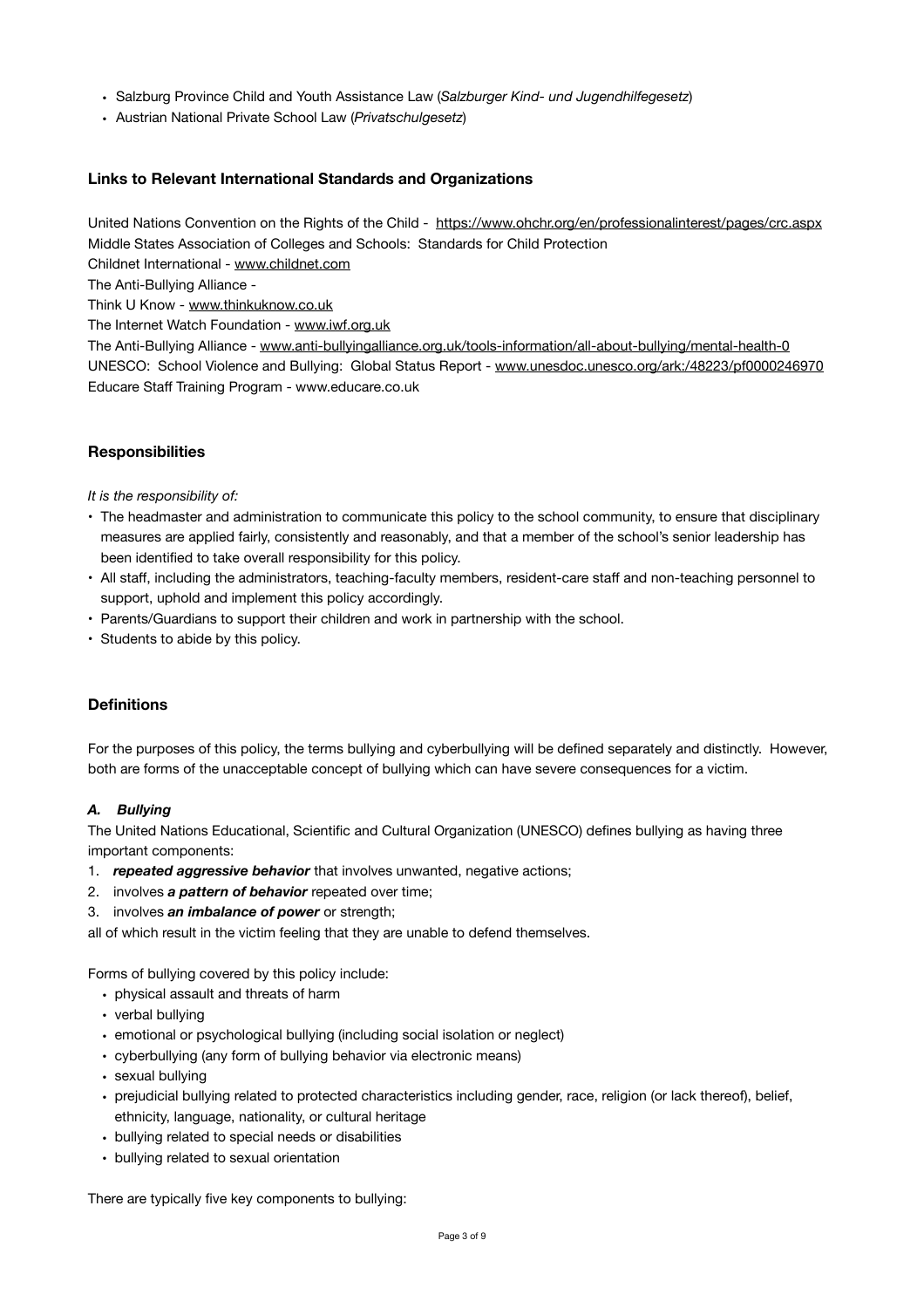- 1. There is an intention to harm: bullying is deliberate behavior that sets out to upset and cause distress.
- 2. There is a harmful outcome: one or more people are hurt physically or emotionally/psychologically.
- 3. It is persistent and repeated: bullying involves repeated acts of aggression and hostility. An isolated aggressive attack between equals, is not usually bullying.
- 4. It is direct or indirect: bullying can involve direct acts of aggression, such as hitting someone, as well as indirect acts, such as spreading rumors.
- 5. There is unequal power: bullying involves the abuse of power by one or several people, who are more powerful or perceived as being more powerful, often due to their age, physical strength, belonging to a majority group or psychological resilience.

#### B. *Cyberbullying*

Online platforms can be a tool for individuals or groups to bully or intimidate/threaten others directly or indirectly. Cyberbullying is a form of bullying, and as such, targets of cyberbullying can be hurt, upset, humiliated, afraid, and in some cases, may lead to a greater risk of self-harm and suicidal behaviors. Over a quarter or all young people aged between 7 and 16 say they have been bullied online, with one in 13 admitting to have bullied others. Cyberbullying can include sending offensive, upsetting and inappropriate message by phone, text, instant messenger, through gaming website chat functions, social media sites and apps, including 'tagging' people and deliberately blocking people in a group or sending offensive or degrading photos or videos to others or the general public.

Technology is an integral part of how young people today build and maintain friendships and other relationships. The responses a young person may receive through online communication can have a significant effect upon their selfimage, confidence, and social status. Many difficulties surround addressing cyberbullying due to its 'hidden' nature. It is often very difficult to remain aware of such bullying if it occurs electronically, unless the victim comes forward and makes a disclosure.

Cyberbullying can include a variety of types of bullying:

- *Exclusion* purposefully leaving someone out by not inviting or excluding them from engagement.
- *Harassment* a pattern of sustained and constant hurtful or threatening online communication with the intention to harm the victim
- *Outing/Doxing* openly revealing sensitive or personal information about someone without their consent or purposes of embarrassing or humiliating them.
- *Trickery* targeting and lulling a victim into a false sense of security in order to abuse them later.
- *Cyberstalking* this can include monitoring, persistent and frequent false accusations and/or threats to the victim.
- *Fraping* this is when a bully uses another's social networking accounts to post inappropriate content with their name.
- *Masquerading* when a bully creates a made up profile or identity online with the purpose of cyberbullying someone. This can involve the creation of fake email accounts and social media profiles.
- *Dissing*  the spreading of cruel information by a bully about their victim through public posts or private messages to ruin their reputation or relationships with others.
- *Trolling* when a bully seeks to intentionally upset others by posting inflammatory comments online with malicious or harmful intent.
- *Flaming*  posting or directly sending insults and profanity to the victim as a direct attack intended to initiate an online fight or conflict.

Further information: [www.cyberbullying.org/what-is-bullying](http://www.cyberbullying.org/what-is-bullying)

#### **Signs and Symptoms of Bullying**

*Signs that a student is being bullied:*

- torn, damaged or missing pieces of clothing, books or other belongings
- unexplained cuts, bruises and scratches from fighting
- few, if any, friends with whom he or she spends time
- seems afraid engaging in classes, activities, etc. with peers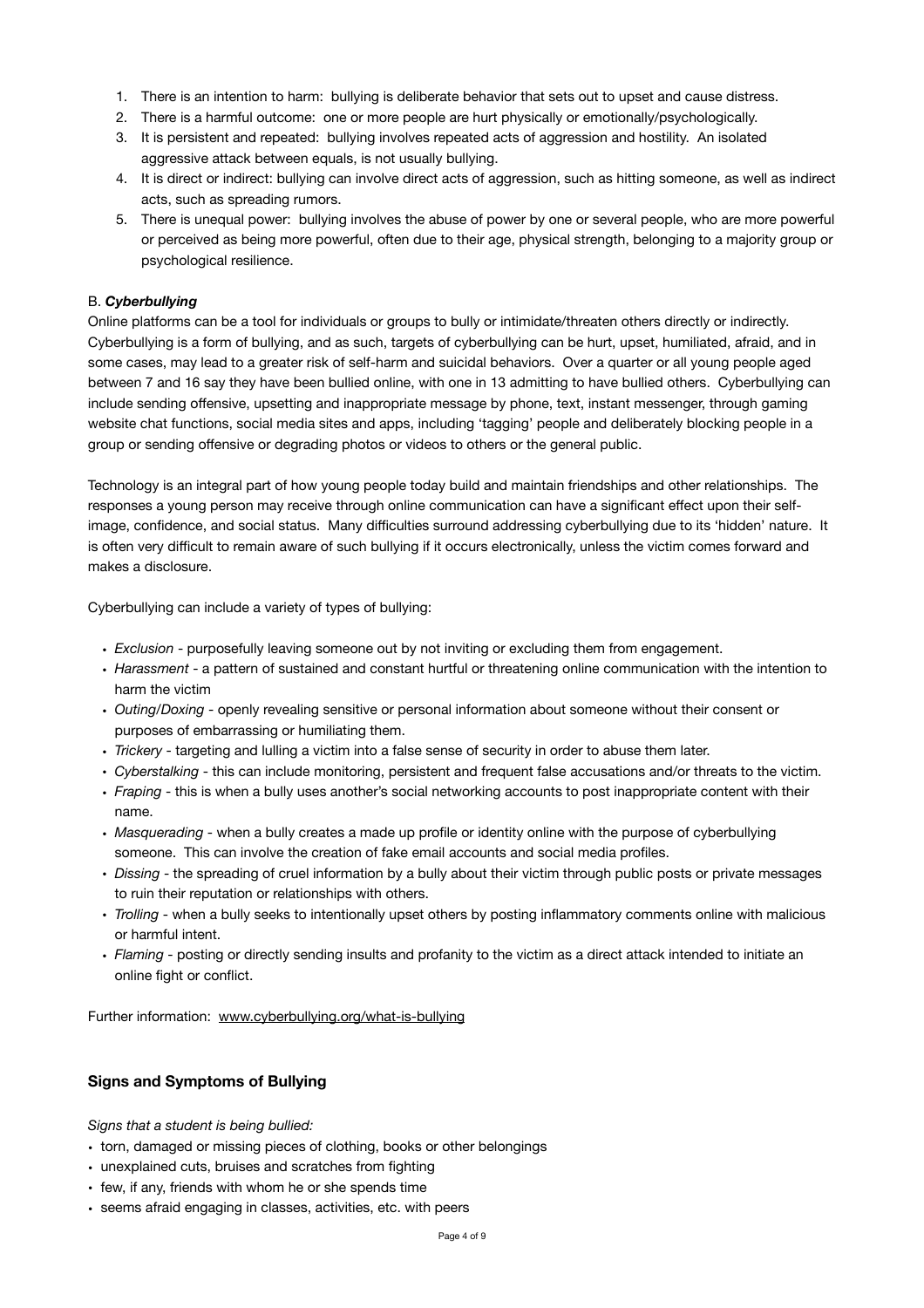- often alone and at a distance from other students or peers
- loss of interest in achievement in school, homework not done, drop in grades
- sad, moody, teary or depressed in the evenings
- frequent claims of illness to avoid classes and other activities
- headaches, stomachaches or other physical problems and disorders
- nightmares, trouble sleeping often very tired
- anxious and suffers from low self-esteem

#### *Indications of a Student who Bullies Others:*

- has a strong need to dominate and subdue other students in order to get their own way
- impulsive aggressive and easily riled to anger
- lack of empathy toward students who are weak, insecure or unpopular
- frequent interruptions in the classroom and desire to dominate discussion with radical opinions
- defiant, aggressive or belittling toward adults and those in authority
- engages in high-risk behaviors, rule-breaking and anti-social behavior which may include vandalism, delinquency and substance abuse
- greater physical strength than that of other students and demonstrates this frequently
- seeks notoriety for opinions and beliefs that are violent, radical or anti-social
- frequently identifies other students by nicknames that they created and are derogatory or in another language
- claims that their personal/social/ethnic/cultural background is superior to others
- seeks comparative and competitive situations in order to beat and dominate others
- has a positive attitude toward violence and the use of violent means
- frequently consumes inappropriate electronic media including pornography and violence and shares this with others in order to shock

## **Signs and Symptoms of Cyberbullying**

*Signs that a student is being cyberbullied:* 

- appears nervous when receiving a text, instant message or email
- seems uneasy about going to classes or engaging in activities with peers
- frequent claims of illness and truancy
- unwilling to share information about online activity
- unexplained anger or depression, especially after being online
- abruptly shutting off or closing computer in mid-use, damaging or losing phone or other electronic devices
- withdrawing from friends, family and common activities during free time
- unexplained weight loss
- suicidal thoughts, comments or interest in self-harm

#### **School Climate**

The AIS-Salzburg community recognizes that all forms of bullying—especially if left unaddressed—can have a devastating effect on individuals and their healthy development and well-being. It can create a strong barrier to learning and can undermine the confidence required to be a resident in an international boarding school who feels comfortable and safe within our residences. By effectively preventing and addressing bullying in all of its forms, AIS-Salzburg can help create a safe and respectful environment within which our students are better able to achieve more of their potential.

#### *Given this, the AIS-Salzburg community:*

- will monitor and review our anti-bullying policies and procedures regularly.
- will support the staff in their promotion of positive and respectful attitudes in order to help prevent bullying.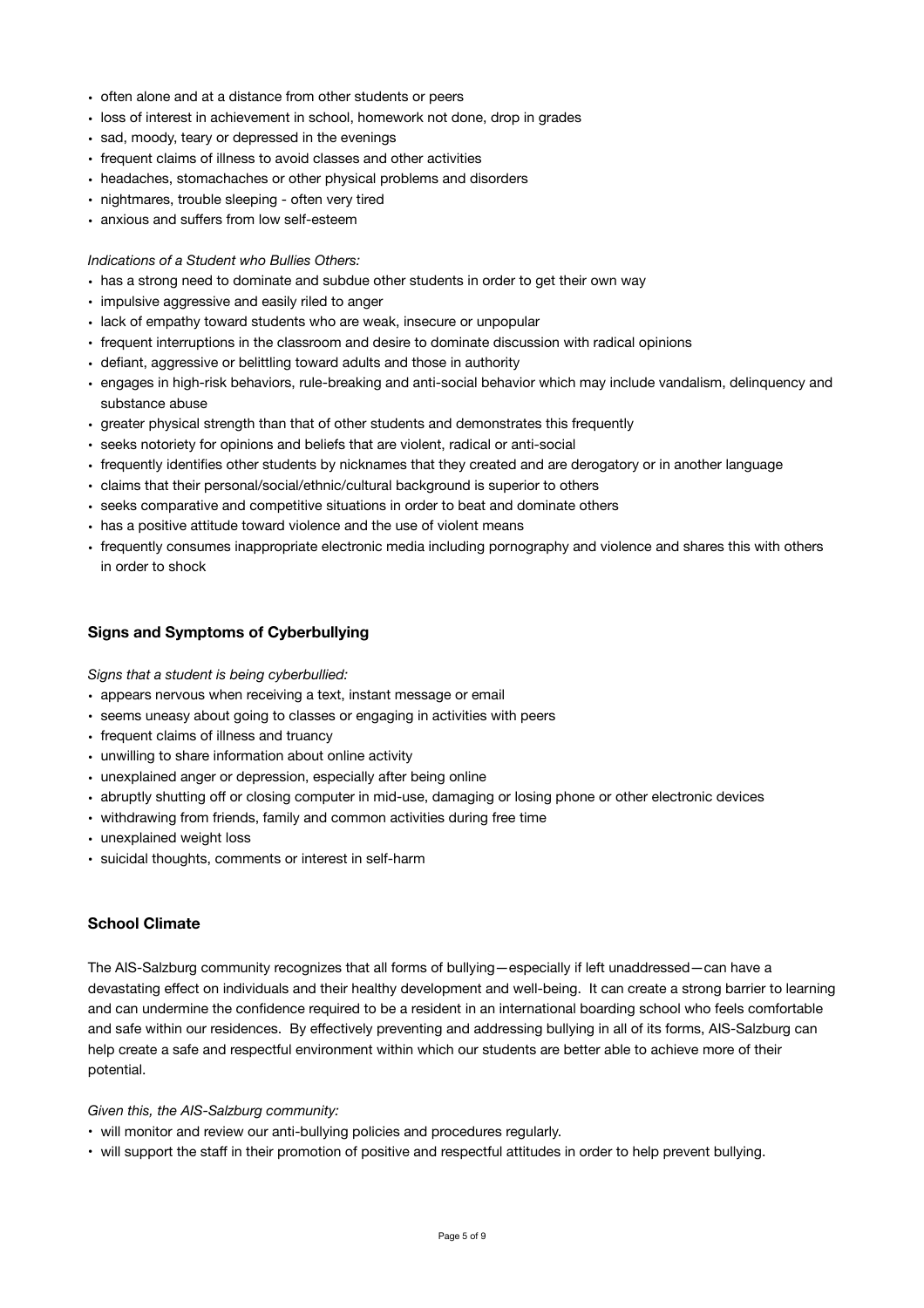- recognizes that some members of our community may be more vulnerable to bullying and its impact than others. Being aware of this will help us develop effective strategies to prevent bullying from happening and provide appropriate support, as required.
- will intervene by identifying and addressing bullying behavior appropriately and promptly.
- will ensure our students understand that bullying concerns will be dealt with sensitively and effectively.
- will require that all members of the community work together to uphold this anti-bullying policy.
- will work in partnership with parents and guardians, reporting all issues of bullying in a timely and appropriate way, maintaining effective communication through all stages of investigation, conclusion-drawing and efforts to provide continuing support.
- will seek to learn from good safeguarding and bullying policies elsewhere.
- will utilize support from the local authorities and other relevant organizations when appropriate.

# **Responses to Bullying**

The following steps will be taken when responding to any and all incidents, reports or disclosures received by the school staff:

*Structural Responses:* 

- 1. The AIS-Salzburg school administration will establish a Designated Safeguarding Lead to which all incidents of must be reported.
- 2. The administration will designate a number of Key Reporters who have been identified by the administration for their experience, trustworthiness, their status among the students as defenders of their interests, are not directly responsible for disciplinary consequences and have excellent communication skills and the authority to follow through with further action. The names of these Key Reporters will be made available to all students, parents and guardians at the start of each school year.
- 3. AIS-Salzburg will create a Child Protection Team which will have the responsibility of meeting and discussing any incidents, suspicions or disclosures of serious bullying when called together by the headmaster. The Child Protection Team will have defined responsibilities relevant to investigation, discussion, protocoling and suggesting consequences for students involved in proven acts of bullying.
- 4. The administration will make it clear to all school staff members that they are required to act whenever they witness, receive a report or disclosure or otherwise form a reasonable belief that bullying has occurred or is occurring and that failure to respond provides adequate grounds for dismissal from employment.

#### *Particular Responses:*

All AIS-Salzburg staff members will be informed that their responsibilities in response to any bullying report, suspicion or disclosure include:

- 1. **Listen** (to the student or students, fellow staff member or your conscience)
- 2. **Respond** (to the student or students, etc. as outlined in this policy)
- 3. **Record** (write up the incident/report/disclosure/suspicion on an Incident Report Form)
- 4. **Report** (your verbal and written statements to the Designated Safeguarding Lead)
- If bullying, in any form, is suspected, witnessed or disclosed to any school staff member, it will be reported to the Designated Safeguarding Lead immediately in both verbal and written form. Such written reports will be protocolled and archived in the school office. All staff members will be provided with an appropriate form on which their report should be written (Incident Reporting Form)
- The school will provide appropriate support for the victim, ensure that they are not at risk of immediate harm, will take the necessary action to ensure that the bullying stops and will involve them through direct communication in any investigation or consideration of consequences.
- The Designated Safeguarding Lead will interview all parties involved appropriately and without prejudice.
- The DSL will also make any considerations necessary regarding the potential level of threat to the victim and the possible involvement of police or other authorities. The DSL will generally determine the level of seriousness of the incident and the most appropriate required response; putting into effect all further steps necessary to resolve the situation appropriately.
- The DSL will speak with and inform other staff member as appropriate, ensuring the safety of the victim.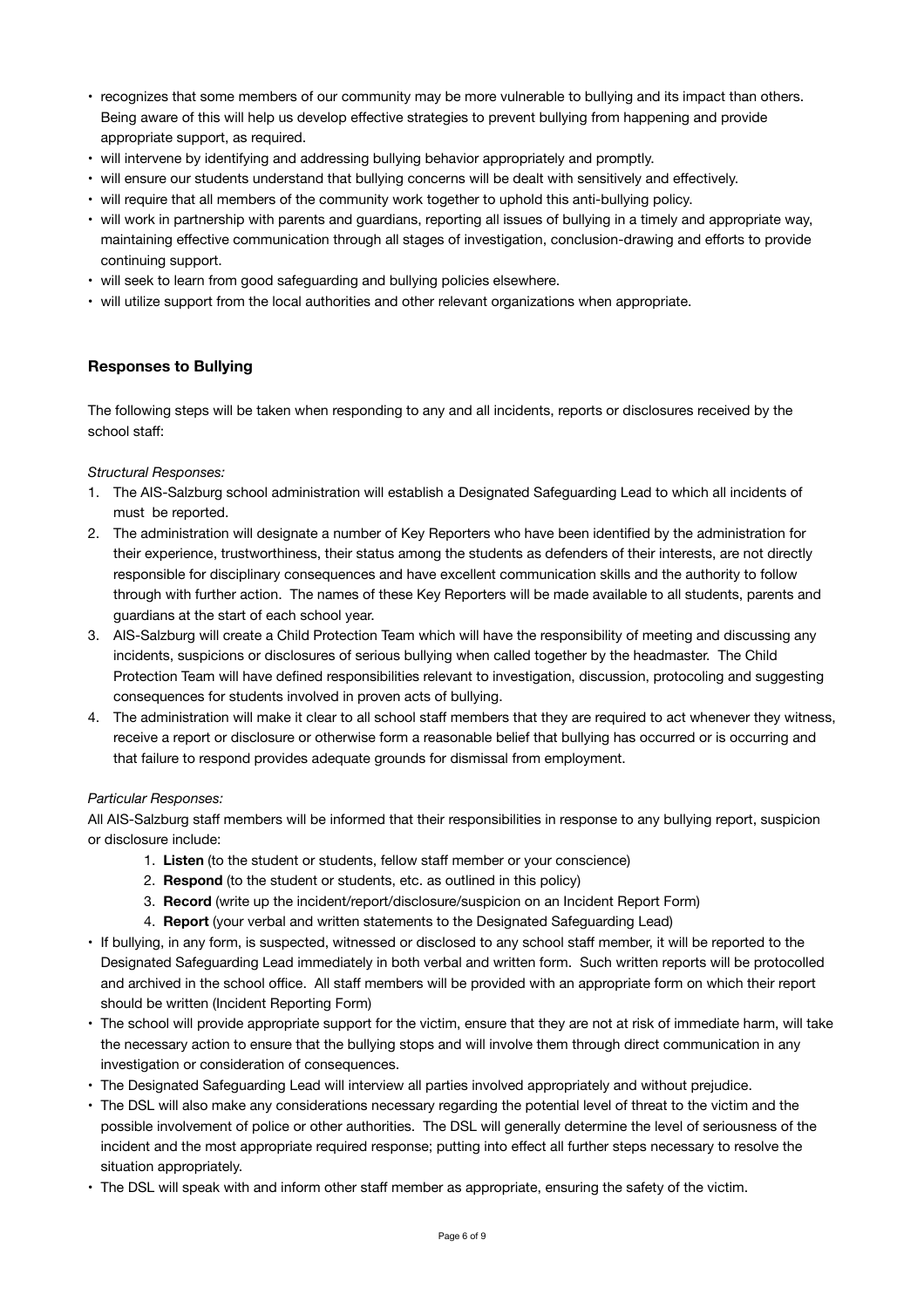- The school will ensure that the parents and guardians are kept informed about the concern and actions taken as appropriate with the general Child Protection Policy and Procedures of AIS-Salzburg.
- Consequences, as identified in the Student Code of Conduct, will be implemented and communicated.
- A program of support to be enacted by all staff members involved will be written and communicated with such staff members as well as the parents or guardians of affected students.

If necessary, other agencies may be consulted or directly involved (e.g., the police if a criminal offense has taken place in accordance to the law in Austria) or if the victim is considered to be at risk of harm. In a case in which the bullying has taken place off campus between:

- A. a resident and non-resident student or students,
- B. resident and other resident student or other resident students,
- C. a non-resident student and another non-resident student or students,
- D. an enrolled student and others,

the DSL will ensure that the incident is fully investigated and appropriate action taken. The DSL may involve other authorities or organizations in such an investigation and determine appropriate consequences with the assistance of the Child Protection Team or without and ensure that appropriate support is implemented from that time forward.

A clear and precise account of bullying incidents will be recorded by the school in accordance with existing procedures (see AIS-Salzburg Child Protection Policy and Procedures). This will include recording appropriate details regarding decisions and actions taken.

## *Particular Responses to Cyberbullying:*

When responding to incidents, suspicions or disclosures of cyberbullying, AIS-Salzburg will:

- Act as soon as an incident has been reported or identified.
- Provide appropriate support for the victim of cyberbullying and work with the perpetrator who has carried out the bullying to ensure that it does not happen again.
- Encourage the person being bullied to keep any evidence (screenshots) of the bullying activity to assist any investigation.

Take all available steps possible to identify the person responsible. This may include:

- A. looking at use of the school systems,
- B. identifying and interviewing possible witnesses,
- C. contacting the service provider and the police, if necessary.
- Work with the individuals and online service providers to prevent the incident from spreading and assist in removing offensive or upsetting material from circulation. This may include:
	- A. support reports to a service provider to remove content if those involved are unable to be identified or if those involved refuse to or are unable to delete content,
	- B. confiscating and searching students' electronic devices, such as mobile phones, in accordance with the law and the school privacy policy,
	- C. requesting the deletion of locally-held content and content posted online if they contravene the school Student Code of Conduct.
- Ensure that consequences are applied to the person responsible for the cyberbullying; the school will take steps to change the attitude and behavior of the perpetrator, as well as ensuring access to any additional help they may need.
- Inform the police if a criminal offense has been committed.
- Provide information to staff and students regarding steps they can take to protect themselves online. This may include:
	- A. advising those targeted not to retaliate or reply;
	- B. providing advice on blocking or removing people from contact lists;
	- C. helping those involved to think carefully about what private information they may have in the public domain.

# **Providing Support**

*Students of AIS-Salzburg who have been bullied will be supported by:* 

• Reassuring the student and providing continuous pastoral support and monitoring.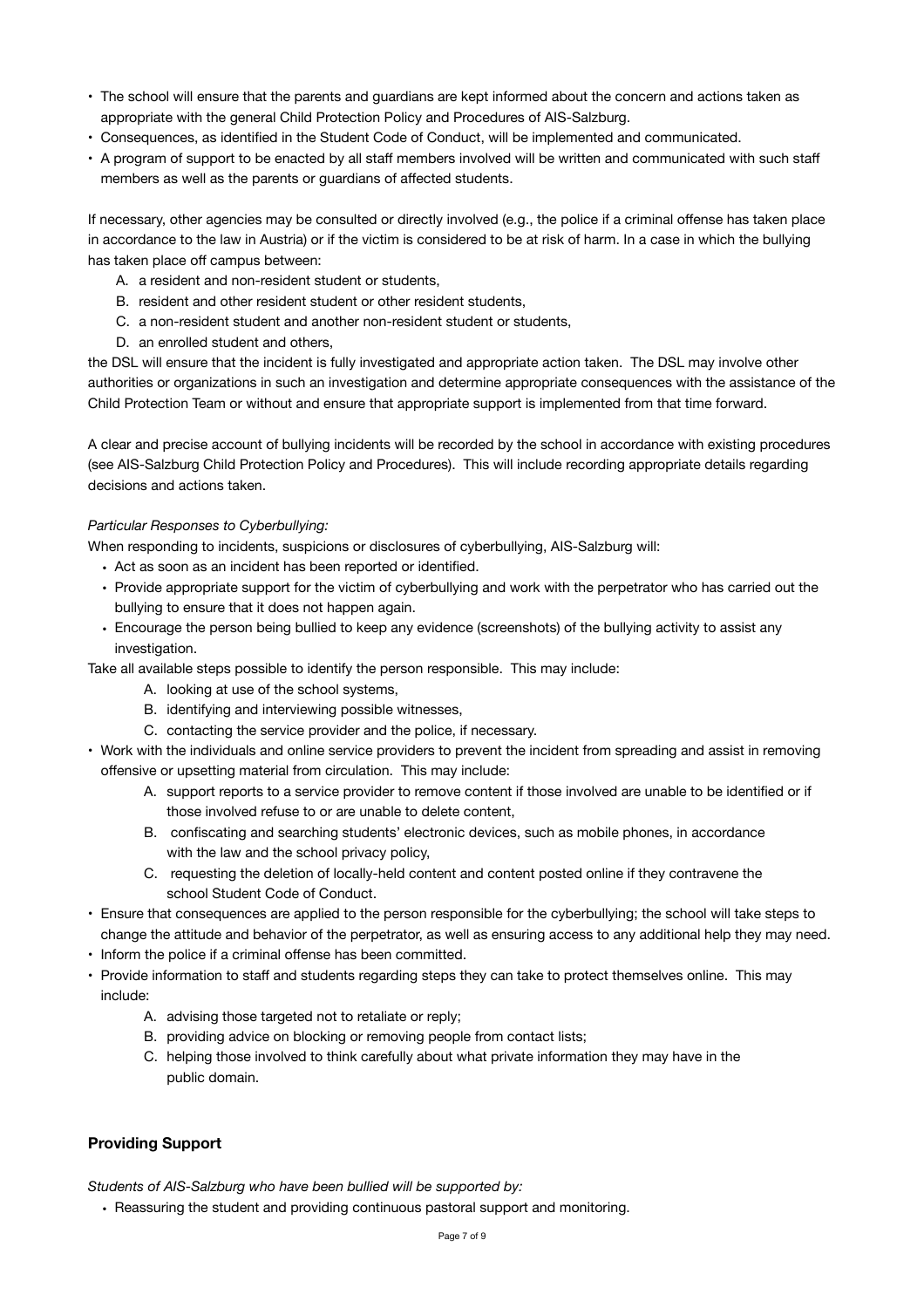- Offering an immediate opportunity to discuss the experience with a Key Reporter, the DSL or other staff member of their choice.
- Being advised to keep a record of the bullying as evidence and discuss how to respond to concerns and build resilience and assertiveness as appropriate.
- Working towards restoring self-esteem and confidence.
- Providing ongoing support; this may include: working and speaking with staff members, offering formal counseling, engaging with parents and guardians.
- Where necessary, working with the wider community and local/national organizations to provide further or specialist advice and guidance.

#### *Students who have perpetrated bullying will be supported by:*

- Discussing what happened, establishing the concern and the need to change.
- Informing parents and/or guardians to help change the attitude and behavior of the student.
- Providing appropriate education and support regarding their behavior or actions.
- If online, requesting that content be removed and reporting accounts/content to the service provider.
- Consequences in line with the school Student Code of Conduct; this may include official warnings, detentions, removal of privileges (including online access in the case of cyberbullying) and suspensions or expulsions from AIS-Salzburg.
- Where necessary, working with the wider community and local/national organizations to provide further or specialist advice and guidance; this may include involvement from the police or referrals to other social services.

#### **Prevention**

*The whole school community will:* 

- Create and support an inclusive environment which promotes a culture of mutual respect, consideration, compassion and care for others, which will be upheld by all.
- Recognize that bullying can be perpetrated or experienced by any member of the community, including adults and students (peer-on-peer abuse).
- Recognizes the potential for students with disabilities or handicaps to be disproportionally impacted by bullying and will implement additional monitoring support as required.
- Openly discuss differences between people that could motivate bullying, including discussion of protected characteristics such as gender, race, cultural background, language, family situation, ethnicity, disability, gender, sexual orientation or appearance.
- Challenge practice and language (including 'banter') which does not uphold the school's mission and beliefs.
- Be encouraged to use technology, especially mobile phones and social media, positively and responsibly.
- Work with staff, the school community and outside agencies to prevent and address concerns including all forms of prejudice-driven bullying.
- Actively create 'safe spaces' for vulnerable young people.
- Celebrate success and achievements to promote and build a positive school climate.

#### **Education and Training**

*AIS-Salzburg will:* 

- Train all staff, including administrators, teaching-faculty members, resident-care staff, and non-teaching staff, to identify all forms of bullying and take appropriate action following the school's policy and procedures, including recording and reporting incidents.
- Consider a range of opportunities and approaches for addressing bullying throughout the curriculum and other activities, such as through displays, assemblies, peer support, student council, etc.
- Ensure anti-bullying has a high profile throughout the school year and summer program, reinforced through key opportunities such as anti-bullying week.
- Provide systematic opportunities to develop students' social and emotional skills, including building their resilience, self-esteem and assertiveness.